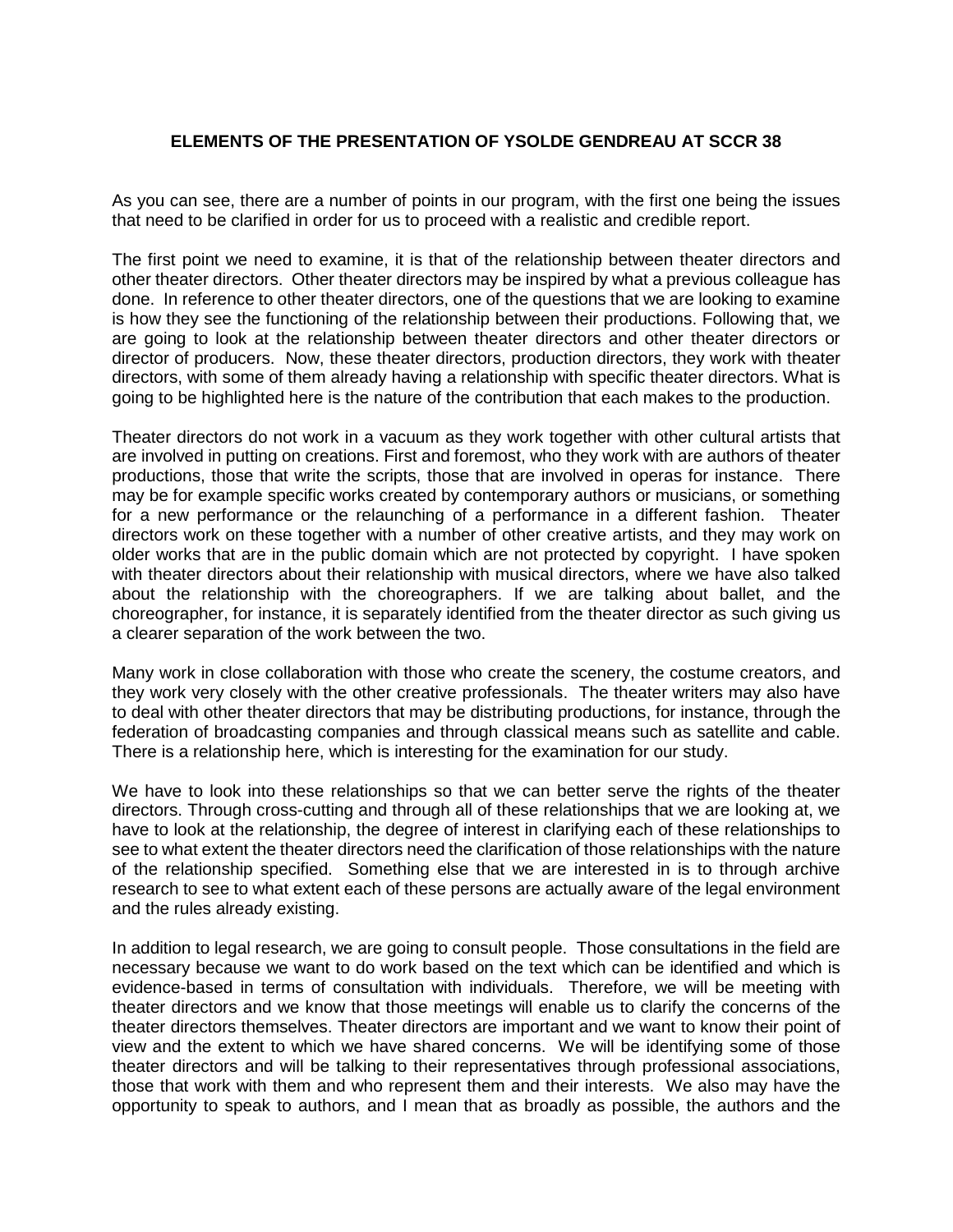performers who interact with the theater directors. We will also talk to theater directors who may also be interested in giving us their points of view and, of course, we must not forget the theater directors and the representatives of the distribution of the theater core productions who certainly will be involved.

We are also going to identify people in different countries with whom we can have this conversation and we believe that we'll be able to count on the help of WIPO to identify suitable persons to interview. The Delegations Member States who are present at the SCCR could also give us the contacts of persons who they consider important for us to interview. We very interested in receiving those comments.

Because WIPO represents so many countries, a certain selection has to be made, a selection of countries that may be considered representative of the various options that may exist in the protection for theater directors' rights. So, of course, the purpose here, it is certainly not to make countries feel excluded from this research, but rather to help Delegations see that some countries have been identified as representative, but this does not prevent some other countries from making themselves known.

First, I suppose the representative countries from the confederation of independent states will include Russia, of course, but also Armenia, others as mentioned by my colleague, there is a specific legislation on this matter, and Kazakhstan. We will look at the countries from the European Union, of course and we have identified France, Germany, Italy, the United Kingdom. The United Kingdom may be part of the E.U. countries or not during the course of our studies, but this should not deter us from considering them from part of our study.

From North America we will include research from Canada, of course, since I'm part of this study, as well as from the United States, Latin American countries are certainly not to be forgotten. We value be looking at both Argentina and Brazil as representative countries of that region.

From Africa, Senegal has been pointed out to us as an interesting country to include because it has provided a specific right to theater directors and also because it is an African country of the author's right and tradition which explains why Kenya has been the other African country to be identified as a country from the copyright tradition.

We have also identified one country from the Arab world, Algeria, and from Asia, there will be also China, India as well as Japan.

The work, the interrogations with respect to what we have with our study, it will hat least for the moment touch upon research from these countries with the help of WIPO as well as other institutions or persons in the countries who will be willing to cooperate with us. This fact-finding mission should lead to the preparation of possible case studies that will be designed to make everyone aware of the possible issues that arises in the protection of theater directors.

We will want to draw -- we would like to create national examples as well as international ones from a national perspective, for the moment, of course, we have not started to create case studies but an approach that we may take is to identify for instance situations where theater directors are protected as authors and where this is specifically recognized in the law so we would like to have a case study under that kind of system. We would also like to see perhaps to identify a case study where the theater directors are recognized as authors but not because they're directly named at such but rather because their work is considered a protected work. So we're looking at